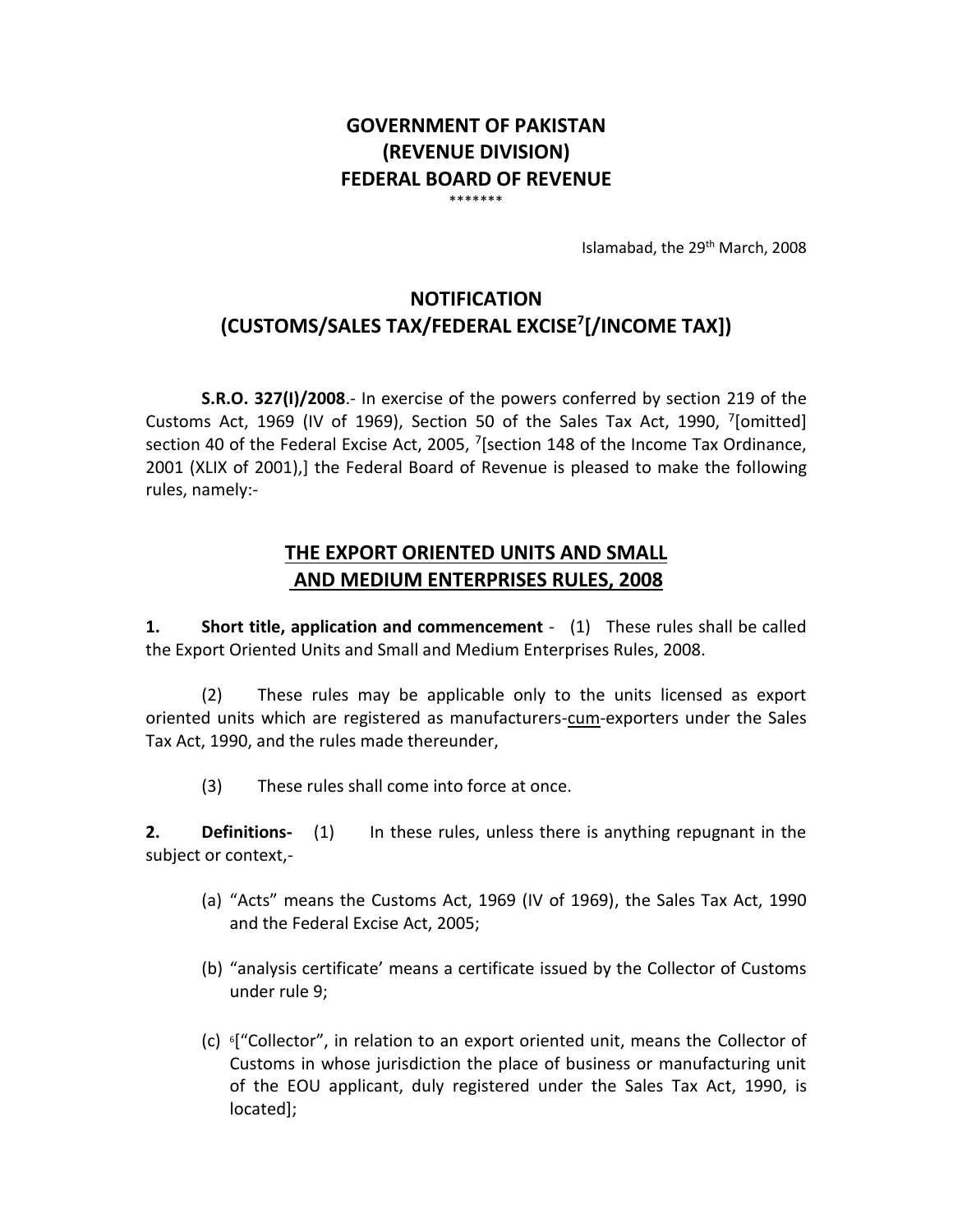- (d) "export oriented unit" includes a small and medium enterprise and means a manufacturer having in-house manufacturing facility located in the tariff area of Pakistan and licensed as such by the Collector under rule 3, and exporting -,
	- (i) At least 80% of its production to other countries  $5$ [, inclusive of upto 20% supplies for exports against securities to the satisfaction of Collector concerned or upto 20% supplies for local consumption on payment of leviable duties and taxes], if established before 1st July, 2007; <sup>1</sup>[omitted]
	- (ii) 100% of its production to other countries  $5$ [, inclusive of upto 20% supplies for exports against securities to the satisfaction of Collector concerned or upto 20% supplies for local consumption on payment of leviable duties and taxes,] if established on or after  $1^{st}$  July, 2007, and licensed by the Collector of Customs under rule 3; <sup>1</sup>[or
	- (iii) 50% of its production as an engineering unit (as certified by the Engineering Development Board) to other countries for the first three years and after that 80% of its production to other countries.]
- (e) "import" in relation to an export oriented unit means import from abroad and includes goods introduced into an export oriented unit from the tariff area;
- (f) "input goods" means all goods  $3,4$  [ ] whether imported or procured locally by an Export Oriented Unit from the tariff area such as raw materials, accessories, sub-components, components, assemblies, sub-assemblies used in the manufacture of out put goods as approved by the Collector in the analysis certificate;
- (g) "licensee" means any person or firm to whom license is granted under rule 3;
- (h) "manufacture" means any process incidental or ancillary to the completion of output goods manufactured under these rules;
- (i) "manufacturer" means any person engaged in the process of manufacture and duly authorized to do so under these rules;
- (j) "output goods" means any goods manufactured under these rules for export to any destination outside Pakistan;
- (k) "tariff area" means any area in Pakistan outside the limits of an export oriented unit; and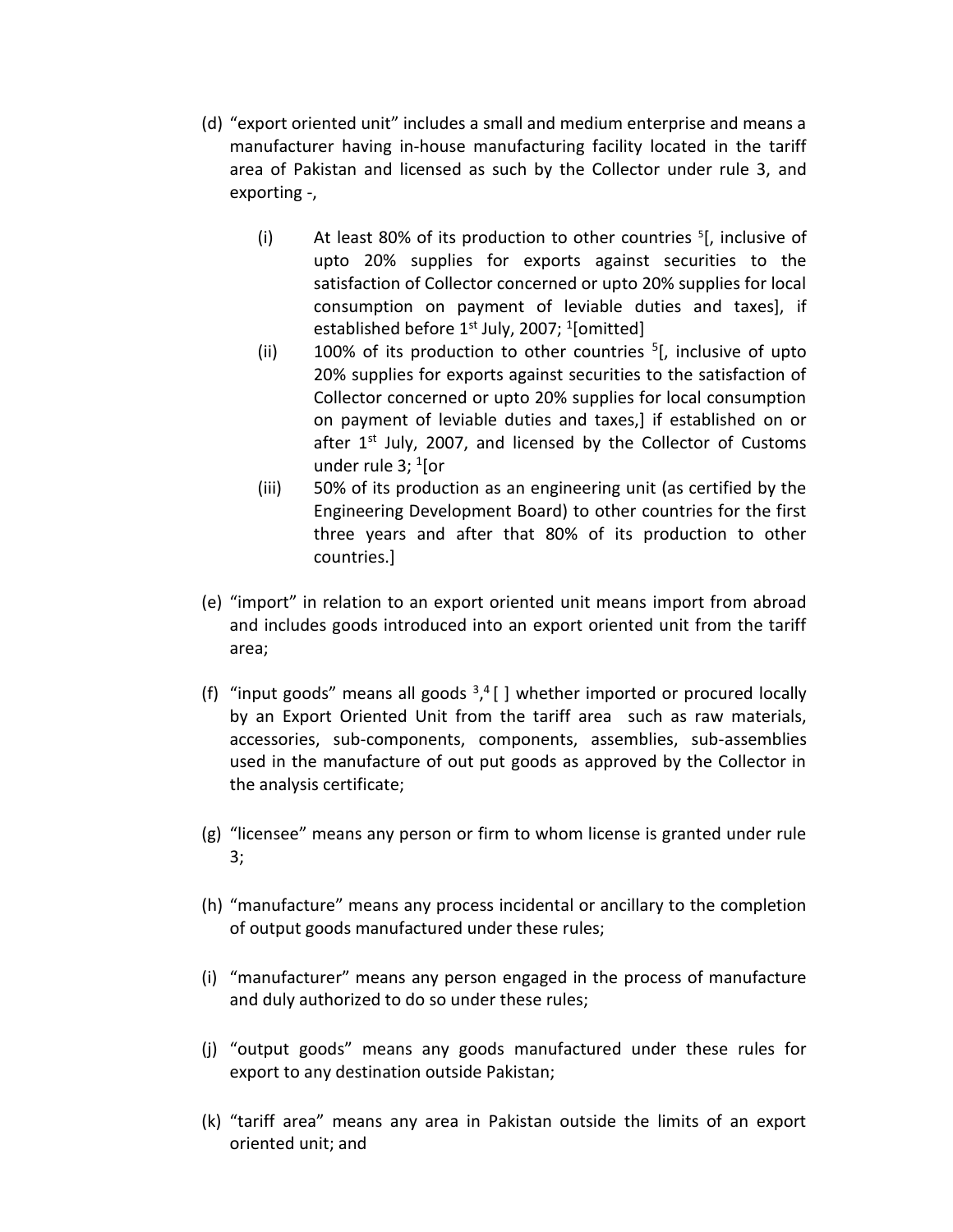(l) "vendor" means a person to whom input goods are provided by the Export Oriented Unit for partial manufacturing or further processing towards the manufacture of output goods.

(2) All other words and expressions used, but not defined herein, shall have the same meanings as are assigned to them in the Acts.

**3. Licensing**.- (1) Any person or firm desirous of establishing or operating an export oriented unit shall apply to the Collector <sup>2</sup>[of Customs having jurisdiction in which the unit is registered under the Sales Tax Act, 1990, and in case there are more than one unit of a proprietor, he shall apply to the Collector of Customs where the head office of applicant is registered under the Sales Tax Act, 1990] in the form set out in *Appendix-I* , along with the following documents, namely:-

- (a) The site plan of the proposes export oriented unit indicating the location of the premises and the details of the total area, covered area and manufacturing area and separate storage areas for manufactured goods, factory rejects and wastages;
- (b) National Tax Number certificate;
- (c) banker's certificate, directly forwarded by the bank to the Collector in a sealed envelope, regarding financial transactions of the applicant during the last two years;
- (d) Memorandum and Articles of Association in the case where the applicant is registered under the Companies Ordinance, 1984 (XLVII of 1984), or partnership deed if it is a partnership firm;
- (e) Copy of the national identity card of owner and directors of the company;
- (f) general bond <sup>2</sup> [equal to the amount of duty and taxes] in the form set out in Appendix-II;
- (g) Lease or tenancy agreement with the written permission from the landlord to use the premises as an export oriented unit for a period of at least two years;
- (h) Certificate from supplier of fire fighting equipment installed in the premises regarding its validity date;
- (i) Comprehensive insurance policy covering all risks such as fire, burglary, riots, strikes, malicious damage and allied perils, issued by an insurance company having paid up capital not less than Rs.120 million, registered with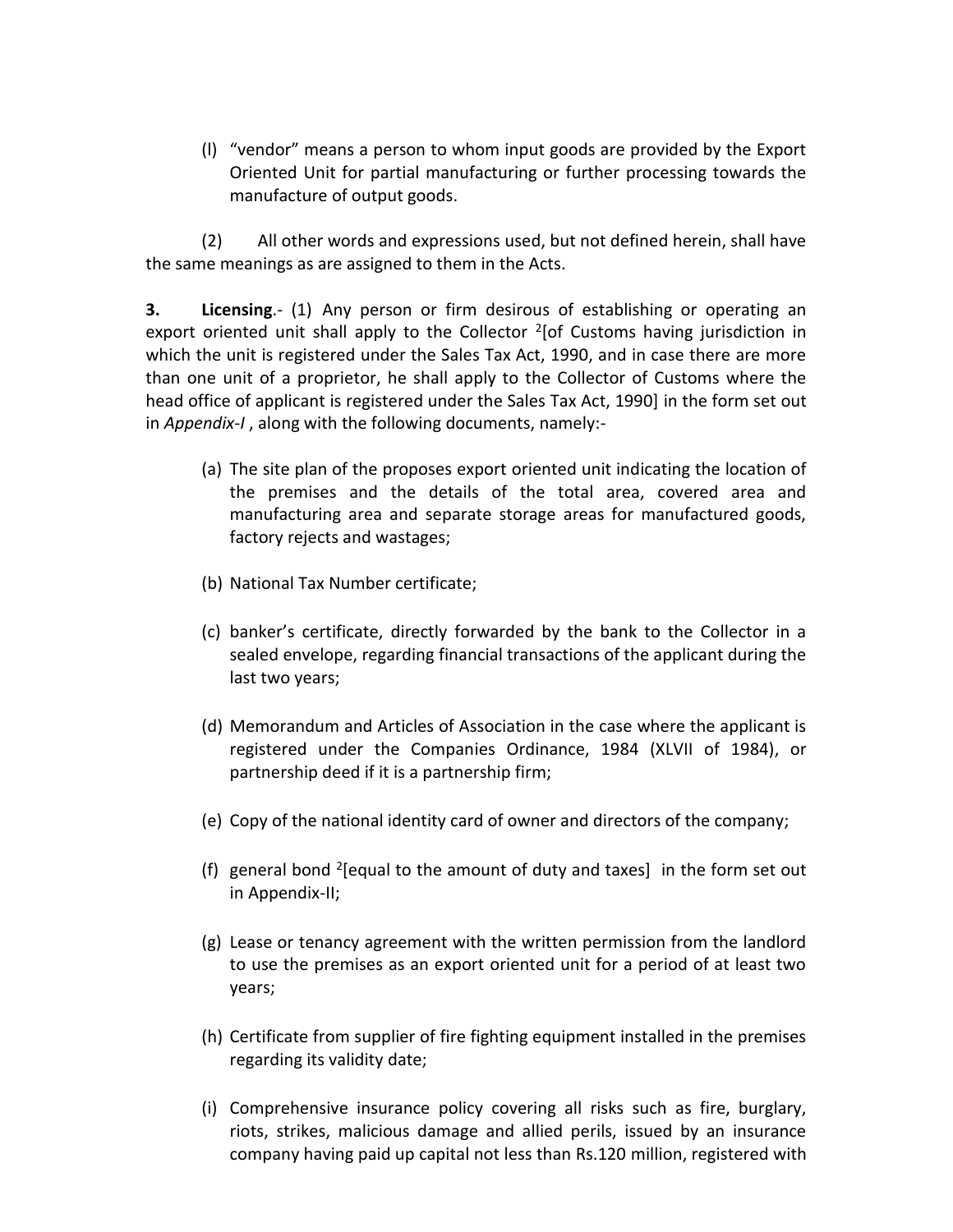the Controller of Insurance, Ministry of Commerce, in the sum equal to the maximum face value of proposed license, covering the total amount of the customs-duties, federal excise duty, sales tax and any other tax leviable on the imported goods or locally procured goods, in an export oriented unit;

- (j) An undertaking by an insurance company duly approved by the Controller of Insurance, Ministry of Commerce, on the stamp paper undertaking that-
	- (i) Full premium under the aforesaid insurance policy has been duly received;
	- (ii) In case the licensee does not make the required stock declaration in time, the company shall immediately inform the Collector; and
	- (iii) Breach of warranty by the licensee or non-compliance or omission of any nature by the licensee shall not prejudice any claim lodged by the Collector;
- (k) recommendations of the relevant representative trade association, or Chamber of Commerce and Industry, or Trade Development Authority of Pakistan; and
- (l) details of the type of machinery installed.

(2) On receipt of an application along with the documents prescribed in subrule(1), the Collector after such verification as he deems necessary, may issue a license within seven days of such verification, to the applicant to operate an export oriented unit.

(3) The verification under sub-rule (2) shall be carried out within seven working days of the receipt of complete application along with all required documents except where the applicant is himself responsible for the delay.

**4. Cancellation of license**.- The license may be cancelled by the Collector on conviction of the licensee for any offence under any of the Acts or non-utilization of the license during the last twelve months or for violation of any of the conditions specified in the license or on the request, in writing, by the licensee.

**5. Suspension of license**. **(1)** Pending consideration whether or not a license be cancelled under rule 4, the Collector may suspend the license if he is of the opinion that it is expedient to do so and the reasons thereof shall be recorded in writing by him.

(2) In a case referred to in sub-rule (1), the reasons to show cause shall be communicated to the licensee within seven days of such suspension.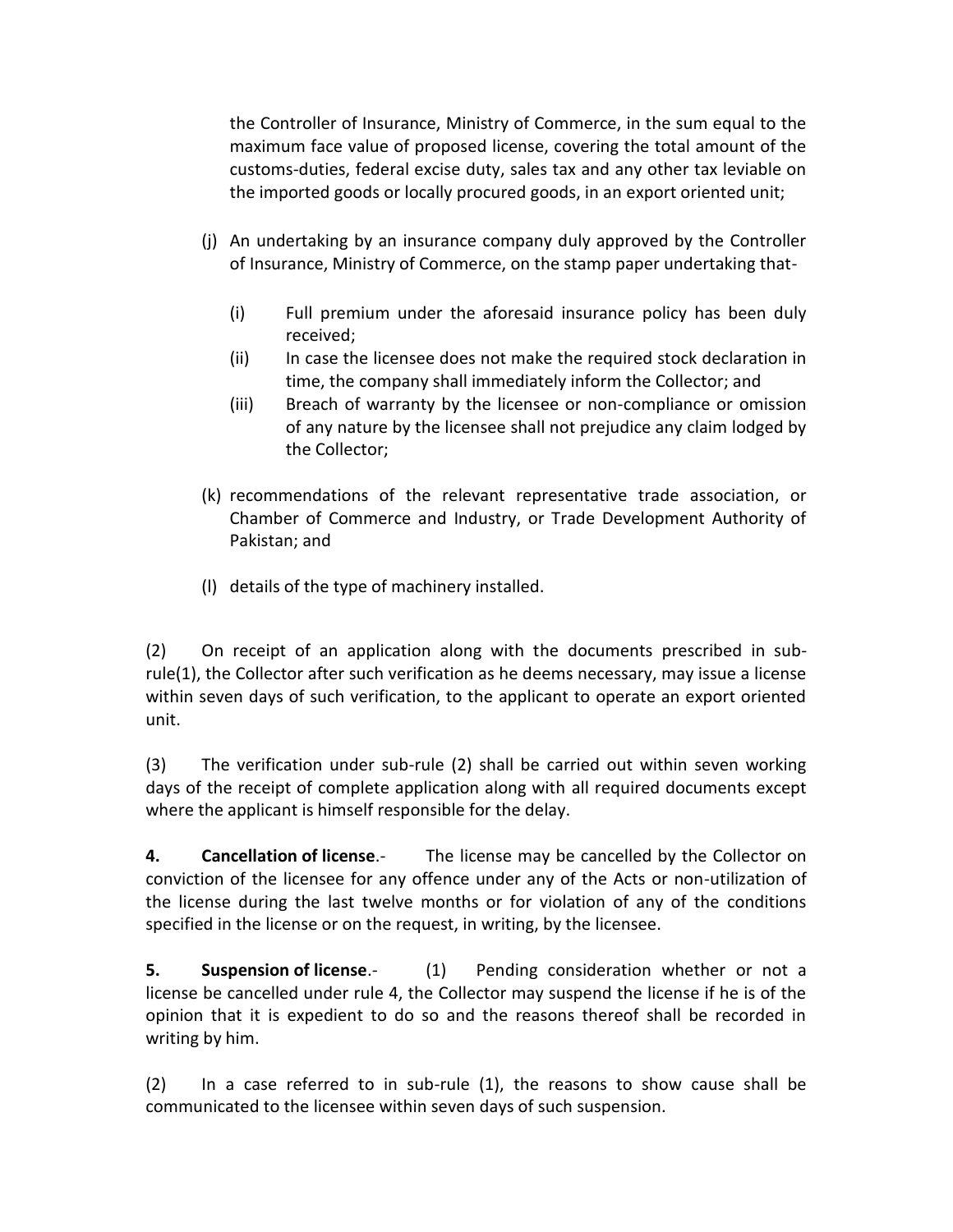**6. Revalidation or revival of license.-** The license shall be issued for a period of two years and the same shall stand revalidated for a further period up to two years by the Collector on the request of the licensee provided the Collector is satisfied that no action under the Acts is pending against the licensee and the licensee has duly submitted a revalidated insurance policy for a further period of two years and the changes, if any, in the documents furnished under rule 3.

**7. Transfer of ownership or title.-** The licensee shall not be allowed to transfer the ownership or title of an export oriented unit unless all outstanding customs-duty, federal excise duty, sales tax and other taxes are paid and all other liabilities are discharged.

**8. Premises of the export oriented unit.-** (1) The licensee shall either own the premises of the export oriented unit (hereinafter referred to as "premises") or have a lease thereof in his name for the period for which the license is sought to be issued, subject to the minimum period prescribed under clause (g) of sub-rule (1) of rule 3.

(2) The premises shall be used only and exclusively for the Export Oriented Unit  $2$ [The unit shall be allowed to avail license either under Chapter XV of the Customs Rules, 2001 or these Rules at one time].

(3) The premises shall have clearly earmarked area for storage of imported goods.

(4) The manufacturing area and separate stores for imported and locally procured input goods as well as finished goods, rejects and waste, shall be clearly earmarked in the premises.

(5) The premises shall be located on an independent area having an independent entry or exit from a public area, having no other entry or exit and independent of such premises which are not covered under these rules:

Provided that in exceptional circumstances, to be explained by the licensee, in writing, the Collector may approve the premises otherwise with or without any conditions or restrictions as he may deem fit to impose.

**9. Analysis certificate for goods to be manufactured in an export oriented unit.-** (1) The licensee shall apply to the Collector, within seven days of import of input goods, for issuance of any analysis certificate as set out in *Appendix-III* showing the input and output ratio of input goods viz-a-viz output goods along with wastages.

(2) The Collector or the officer authorized by him in this behalf, shall after such verification as he deems necessary, or after getting inputs from the input output coefficient organization (IOCO), or as the case may be, the Engineering Development Board (EDB), in this regard, issue an analysis certificate within thirty days of receipt of such application, showing the actual quantity of input goods used and wastage occurred in the manufacture of one unit of output goods.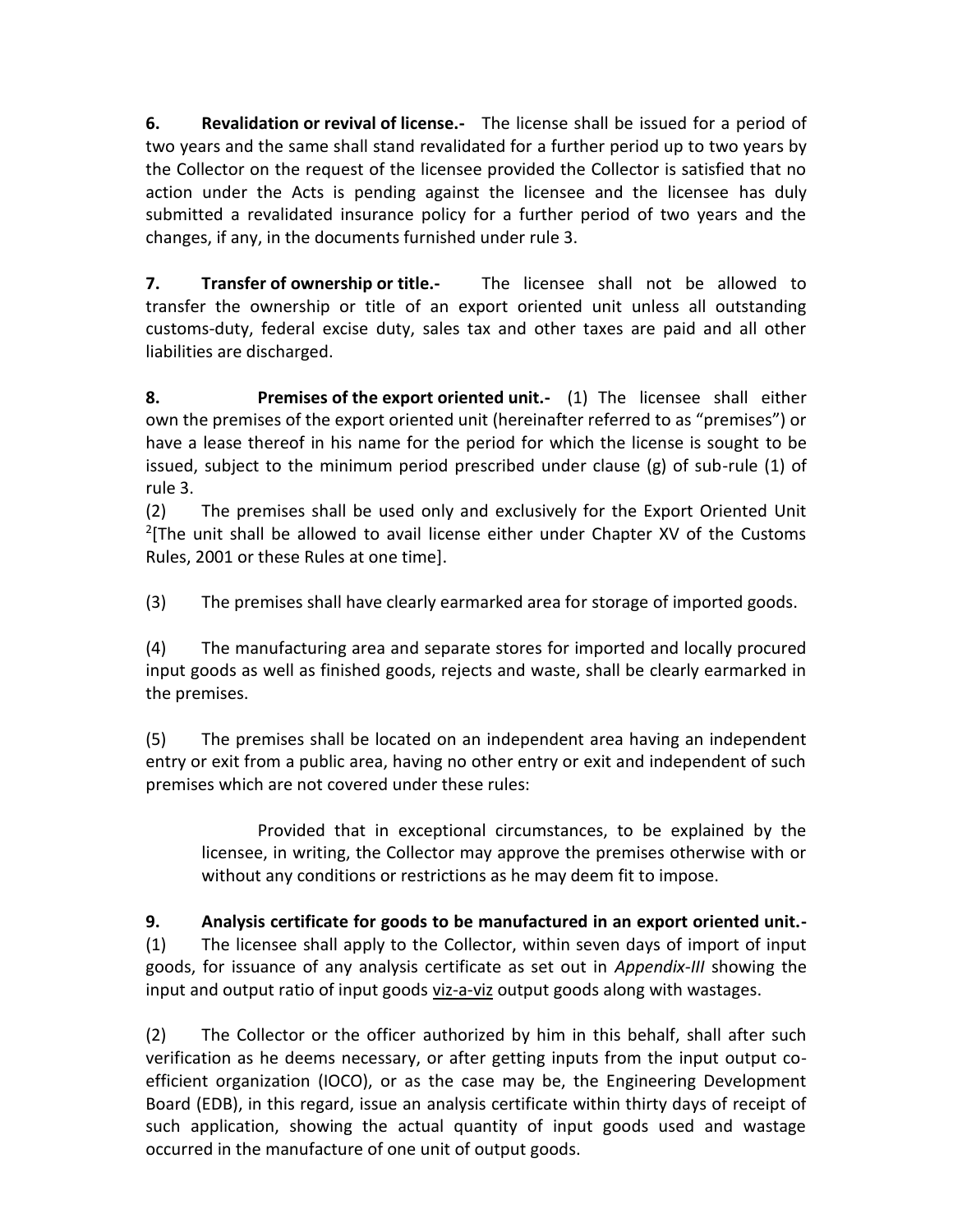(3) One copy of the Analysis Certificate shall be given to the licensee and one copy shall be retained in the Collectorate.

(4) Analysis certificate shall not be required for every consignment or input goods if input goods and output goods are the same for which analysis certificate has already been issued. However, a separate analysis certificate shall be applied for and issued where there is a change of output goods or their input goods.

**10. Procurement, manufacture, export and removal of goods by a licensee of an Export Oriented Unit.-** (1) The input goods for production of output goods according to the specification approved in the analysis certificate shall be procured by the licensee in any of the following manners, namely:-

- (a) the input goods may be imported by the licensee without payment of <sup>7</sup>[customs duty, sales tax, federal excise duty and income tax] after declaring on the goods declaration that such input goods are being imported for export oriented unit for manufacture of export goods. The amounts of <sup>7</sup>[customs duty, sales tax, federal excise duty and income tax] involved on clearance of imported input goods shall be secured by the Collector of the importing station against indemnity bond and post-dated cheque as set out in *Appendix-IV*;
- (b) The local input goods liable to sales tax shall be supplied to the licensee against a zero rated sales tax invoice;
- (c) The local input goods liable to federal excise duty shall be supplied to the licensee against a zero-rated invoice;
- (d) The licensee may procure customs or federal excise duty-paid input goods manufactured locally for production of output goods and the licensee shall be entitled to payment of drawback of such duties, worked out on the basis of standard customs and/or federal excise duty drawback notifications, provided that the f.o.b. value for claiming such drawback, shall be the value excluding the duty-free value of input goods imported under these rules; or
- (e) The exemption from customs-duty, sales tax and federal excise duty, granted under the Board's Notification No. S.R.O326(I)/2008, dated the 29<sup>th</sup> March, 2008, shall also be applicable to plant, machinery, equipment and apparatus, including capital goods to be used solely within the limits of an Export Oriented Unit<sup>2</sup>[:]

<sup>2</sup>[Provided that plant, machinery, equipment and apparatus including capital goods imported for an Export Oriented Unit shall be retained for a period of ten years from the date of importation.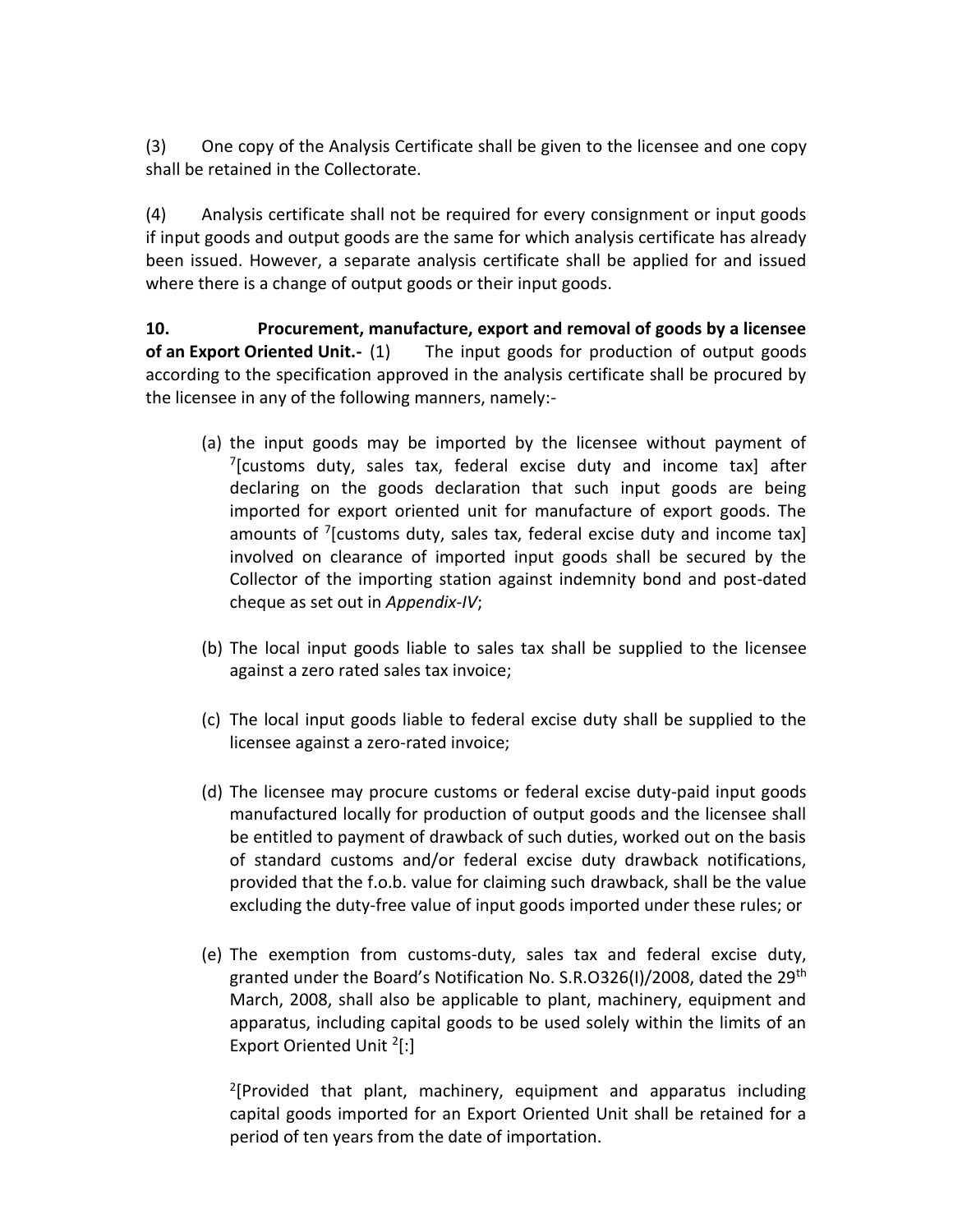Provided further that the disposal of plant, machinery, equipment and apparatus before the expiration of ten years shall be subjected to following reduced rates of duty and taxes leviable at the time of importation, namely:-

|       | <b>Disposal Period</b>                                                                                               | Duty and Taxes |
|-------|----------------------------------------------------------------------------------------------------------------------|----------------|
| (i)   | If sold or otherwise disposed of before the<br>expiration of five years from the date of<br>importation.             | Full           |
| (ii)  | If sold or otherwise disposed of after five and<br>before seven and half years from the date of<br>importation.      | 50%            |
| (iii) | If sold or otherwise disposed of after seven and<br>half years and before ten years from the date of<br>importation. | 25%            |
| (iv)  | If sold or otherwise disposed of after ten years<br>from the date of importation.                                    | $0\%$ ";       |

(2) The record of input goods, manufactured goods and output goods exported shall be maintained in the form as set out in *Appendix-V* to these rules, one copy of which shall be submitted to the Collector before the tenth day of the following month.

(3) The export of output goods shall be made against the goods declaration for export, prepared by the licensee and endorsed as "Export from Export Oriented Unit".

(4) The licensee of export oriented unit may exercise his option to get the finished goods meant for export examined by an official of customs either in the export oriented unit or at the port and quadruplicate copy of the goods declaration for export shall bear the examination report of the official of customs accordingly.

(5) The licensee may remove input goods out of his premises for partial manufacture or processing by the vendor after intimating the Collector or the officer authorized by him, in this behalf, in the form as set out in *Appendix-VI* to these rules:

Provided that in case the manufacturing process performed by the vendor is liable to sales tax and/or federal excise duty, the processed goods shall be returned to the manufacturer in such manner as if these were exported without payment of sales tax and/or federal excise duty:

Provided further that the output goods may be removed directly for export from the vendor to the customs-station.

(6) The factor rejects or output goods not conforming to the export standards shall be allowed disposal in the local market as per provisions of the Import Policy Order, for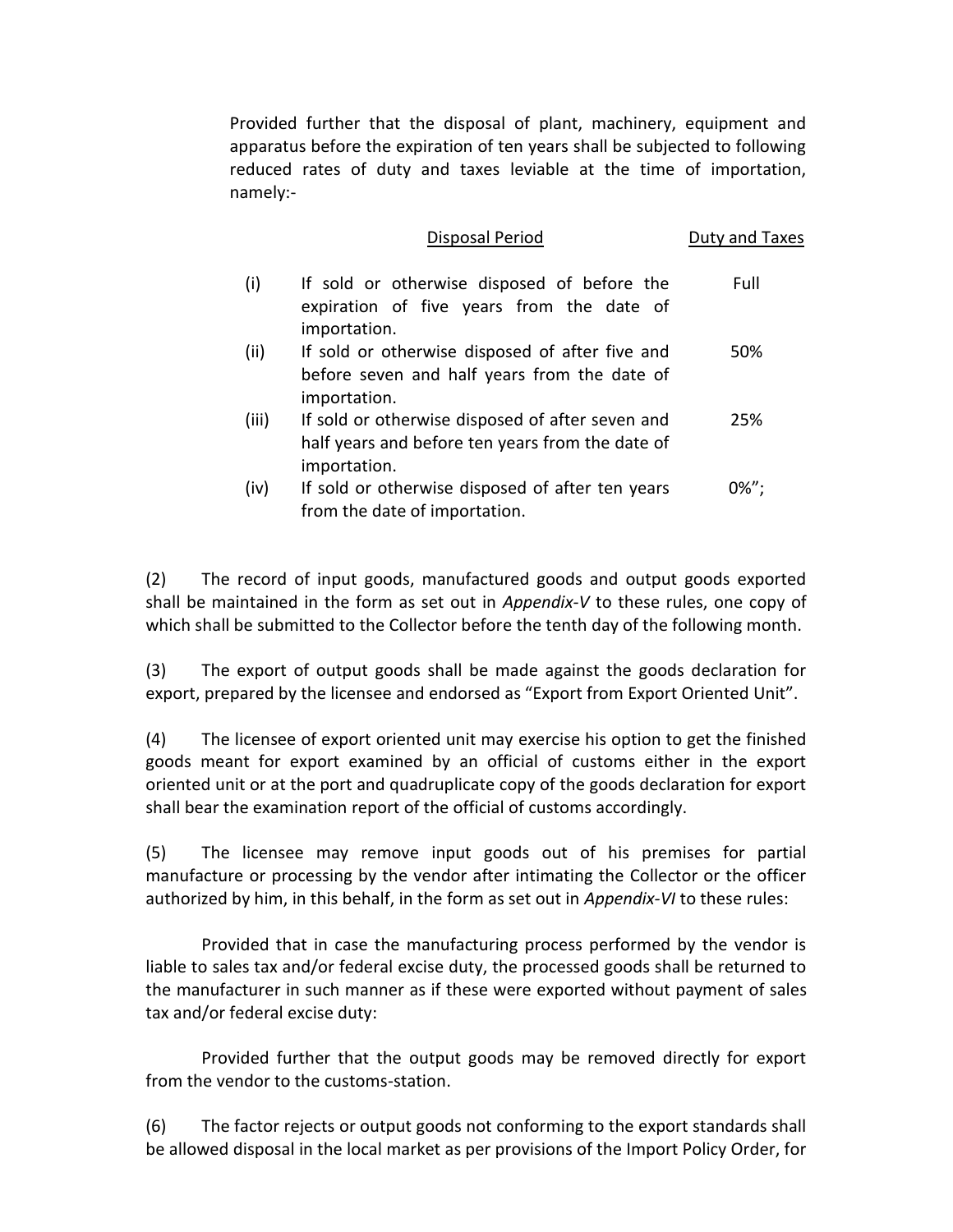the time being in force, after filing of goods declaration for home consumption by the licensee:

Provided that the factory rejects shall be allowed removal by an officer of customs not below the rank of an Assistant Collector, at the appraised value and customs- duty, sales tax and federal excise duty shall be levied as if the said material had been imported into Pakistan in that condition.

**11. Remission of customs-duty, sales tax and federal excise duty to a licensee of an Export Oriented Unit.-** Subject to the satisfaction of the Collector, the customsduty, sales tax and federal excise duty, if any, may be remitted in full or in part, as the case may be, in the following cases, namely:-

- (a) When the input or output goods are damaged or destroyed by unavoidable circumstances or for causes beyond the control of the licensee; or
- (b) When the wastage of input goods, as determined in the Analysis Certificate, is destroyed; or
- (c) When goods procured are bona fide samples drawn under these rules or samples for study, testing or design; or
- (d) When the input goods or output goods, which are rendered unfit for consumption or sale, are destroyed in the manner as determined by the Collector.

**12. Utilization period of input goods.-** The input goods acquired under these rules shall be utilized in the manufacture and export of output goods within two years from the date of their import or as the case may be, local purchase:

Provided that the said period may be extended by the Board in cases of exceptional circumstances.

**13. Disposal of input goods or output goods in exceptional circumstances.-** Notwithstanding anything contained in sub-rule (4) of rule 14, a licensee may, with the permission of Collector, in case of licensee's inability to manufacture and export output goods for reasons beyond his control, dispose of input or output goods within the utilization period mentioned in rule 12 in the following manner, namely:-

- (a) Return to the person who had supplied the input goods; or
- (b) Sale, by a licensee to another licensee for export.

**14. Monitoring and audit of an export oriented unit.-** (1) The licensee shall arrange or install in his export oriented unit such online automated system to record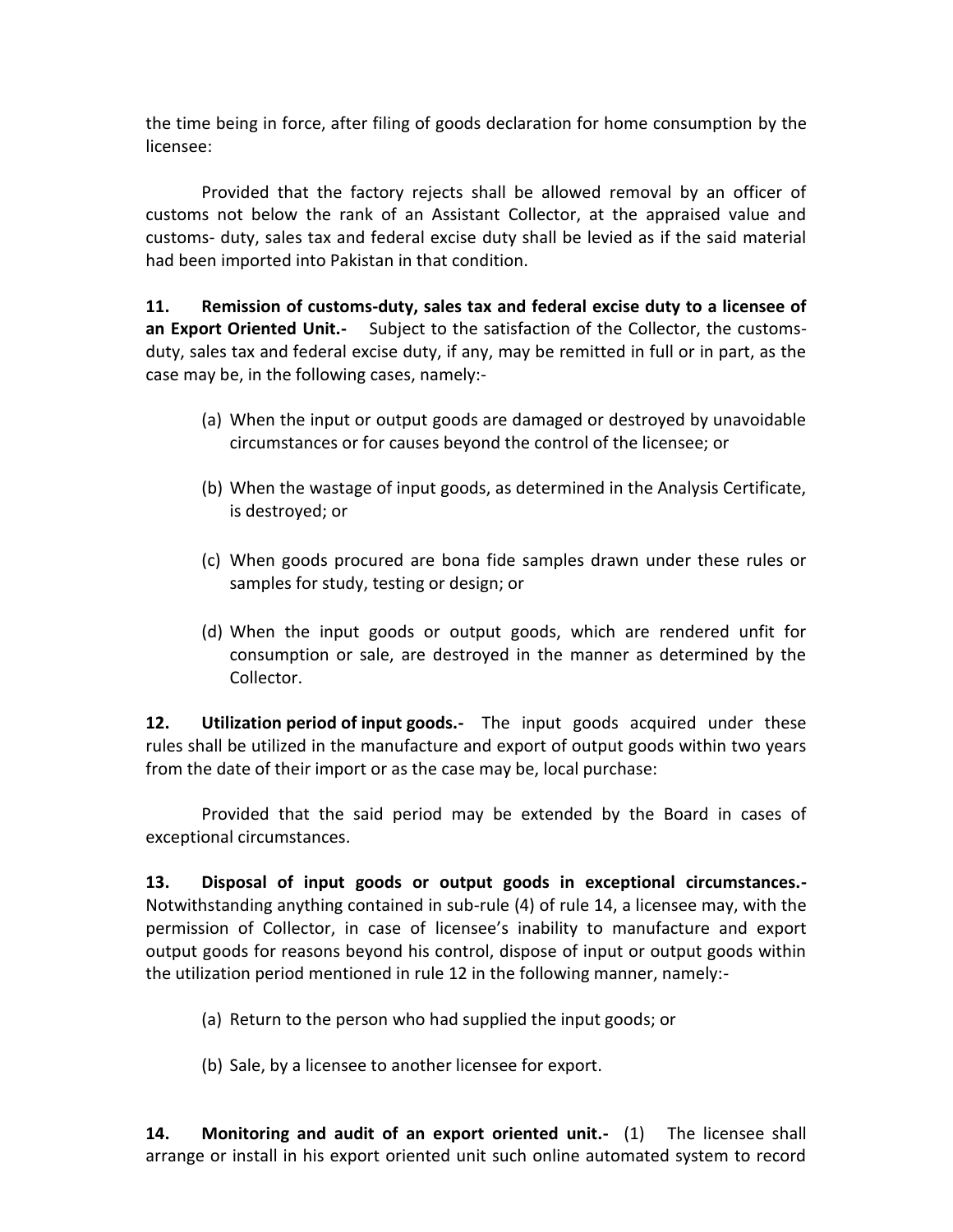and display details of input goods, manufactured goods and output goods exported, besides inventory position on daily basis as may enable the Collector to monitor all the activity being done by him.

(2) The liability of a licensee to pay duty and taxes under a security instrument furnished by him under these rules, shall not be discharged unless post-exportation audit is carried out and completed to the satisfaction of the Collector at the end of every financial year.

(3) Such post-exportation audit shall be conducted by the Collector of Sales Tax and Federal Excise, in whose jurisdiction the licensee is registered under the Sales Tax Act, 1990. Necessary data of imported and locally procured input goods, manufactured goods, output goods and other relevant information of the licensee related to the financial year, required for the post-exportation audit, shall be provided by the Collector to the Collector of Sales Tax and Federal Excise having jurisdiction.

(4) The Collector of <sup>2</sup>[Customs] Sales Tax and Federal Excise having jurisdiction shall also, at the time of post-exportation audit prescribed under sub-rule (2), confirm or otherwise the annual quantum or percentage of annual production exported by the export oriented unit, as prescribed under clause (d) of sub-rule (1) of rule 2.

(5) Where, as a result of post-exportation audit, prescribed under sub-rule (2), it is found that the quantum or percentage of annual production of the Export Oriented Unit has not been in accordance with the conditions prescribed under clause (d) subrule (1) of rule 2 or there arises any other discrepancy, irregularity or any violation of the provisions of these rules or any other law applicable in this behalf by the licensee, the Collector shall initiate proceedings for the recovery of leviable duties and taxes, besides penal action under the relevant provisions of the Acts;

Provided for reasons to be recorded, in writing, the Collector may order for audit, to be carried out at any time during the year but before the expiration of the financial year.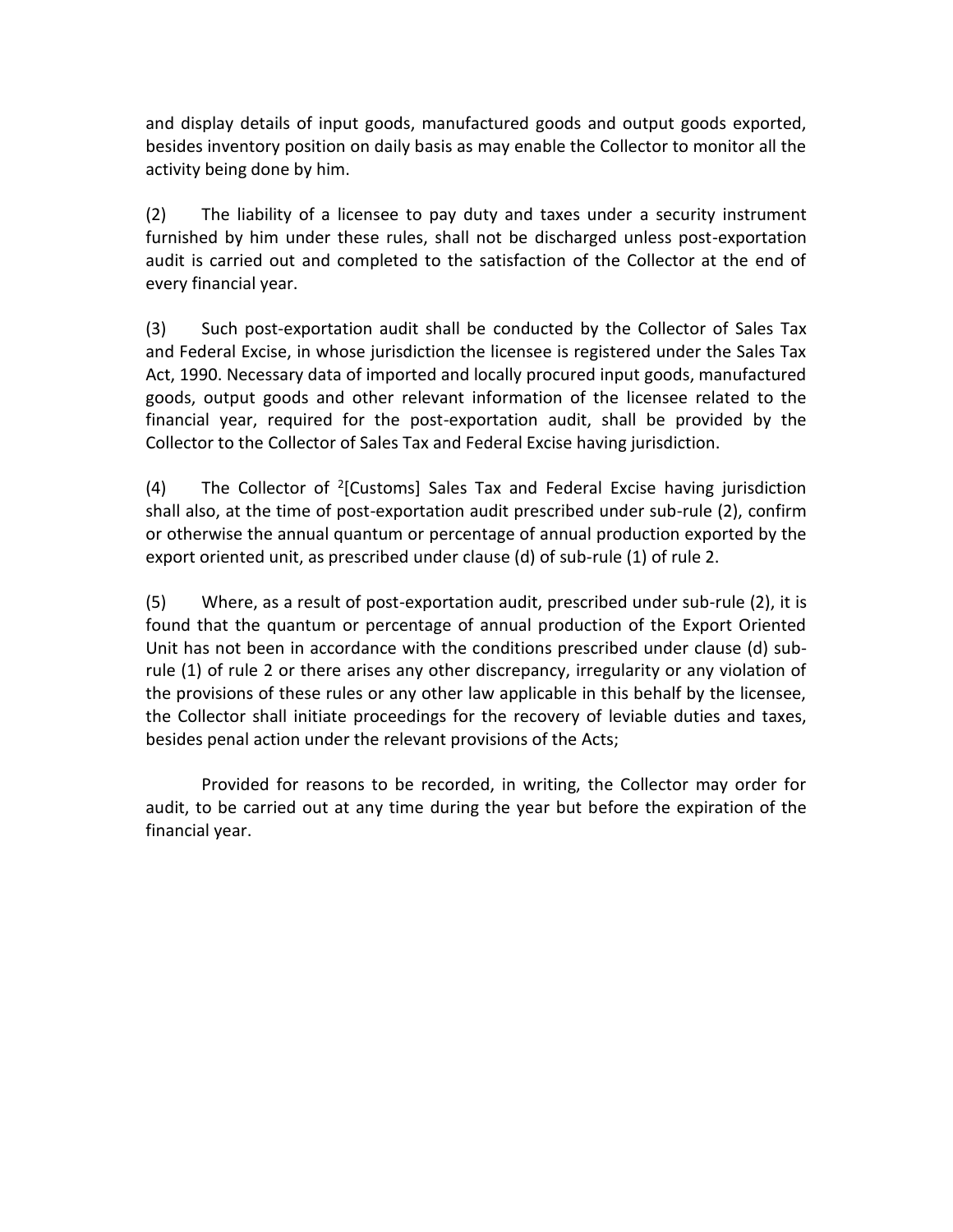# **APPENDIX-I**

[See Rule 3(1)]

#### **APPLICATION PROFORMA FOR REGISTRATION AS AN EXPORT ORIENTED UNIT.**

I/We intend to operate an Export Oriented Unit in the name and style of

|      | and the contract of the contract of | the contract of the contract of the contract of the contract of the contract of |                                       | and the contract of the contract of             |                                                                                     |                                                 |                                                                                                                 |                                                 | the contract of the contract of the contract of the contract of the contract of the contract of the contract of     |  | the contract of the contract of the contract of the contract of the contract of |  | and the state of the state of the state of                                                                          | the contract of the contract of the contract of |                                   | the contract of the contract of |                                                                                                                     |  |
|------|-------------------------------------|---------------------------------------------------------------------------------|---------------------------------------|-------------------------------------------------|-------------------------------------------------------------------------------------|-------------------------------------------------|-----------------------------------------------------------------------------------------------------------------|-------------------------------------------------|---------------------------------------------------------------------------------------------------------------------|--|---------------------------------------------------------------------------------|--|---------------------------------------------------------------------------------------------------------------------|-------------------------------------------------|-----------------------------------|---------------------------------|---------------------------------------------------------------------------------------------------------------------|--|
| ____ |                                     |                                                                                 | <b>The Community of the Community</b> | the contract of the contract of the contract of | and the contract of the contract of the contract of the contract of the contract of | the contract of the contract of the contract of | the contract of the contract of the contract of the contract of the contract of the contract of the contract of | the contract of the contract of the contract of | and the contract of the contract of the contract of the contract of the contract of the contract of the contract of |  |                                                                                 |  | and the contract of the contract of the contract of the contract of the contract of the contract of the contract of | and the contract of the contract of             | and the state of the state of the |                                 | and the contract of the contract of the contract of the contract of the contract of the contract of the contract of |  |

It is requested that a license for Export Oriented Unit may be granted to me / us.

#### **A. GENERAL INFORMATION.**

1. Name of the Export Oriented Unit

### A. Address where Unit is located

|  |  |  |  | $1.001$ CJJ $1.11$ CTC OTHER TO TO CULTURE |  |  |  |  |  |  |  |  |  |  |
|--|--|--|--|--------------------------------------------|--|--|--|--|--|--|--|--|--|--|
|  |  |  |  |                                            |  |  |  |  |  |  |  |  |  |  |
|  |  |  |  |                                            |  |  |  |  |  |  |  |  |  |  |

# B. Mailing Address, if different from above.

C. Contacts

| Telephone No. |  |
|---------------|--|
|               |  |
|               |  |

| υπιατισ       |         |        |
|---------------|---------|--------|
| Telephone No. | Fax No. | E-mail |
|               |         |        |
|               |         |        |

| E-mail |  |
|--------|--|
|        |  |
|        |  |
|        |  |

| Name of CEO |  |  |
|-------------|--|--|
|             |  |  |

Name of Operating

Executive

\_\_\_\_\_\_\_\_\_\_\_\_\_\_\_\_\_\_\_\_\_\_\_\_\_\_ Cell No. of CEO Cell No. of Operating

\_\_\_\_\_\_\_\_\_\_\_\_\_\_\_\_\_\_\_\_\_\_\_\_\_\_

Executive





4. Status

3. NTN Sales Tax Registration No.

|  | of Business: |  |  |  |  |  |  |  |  |  |
|--|--------------|--|--|--|--|--|--|--|--|--|



(Tick the relevant)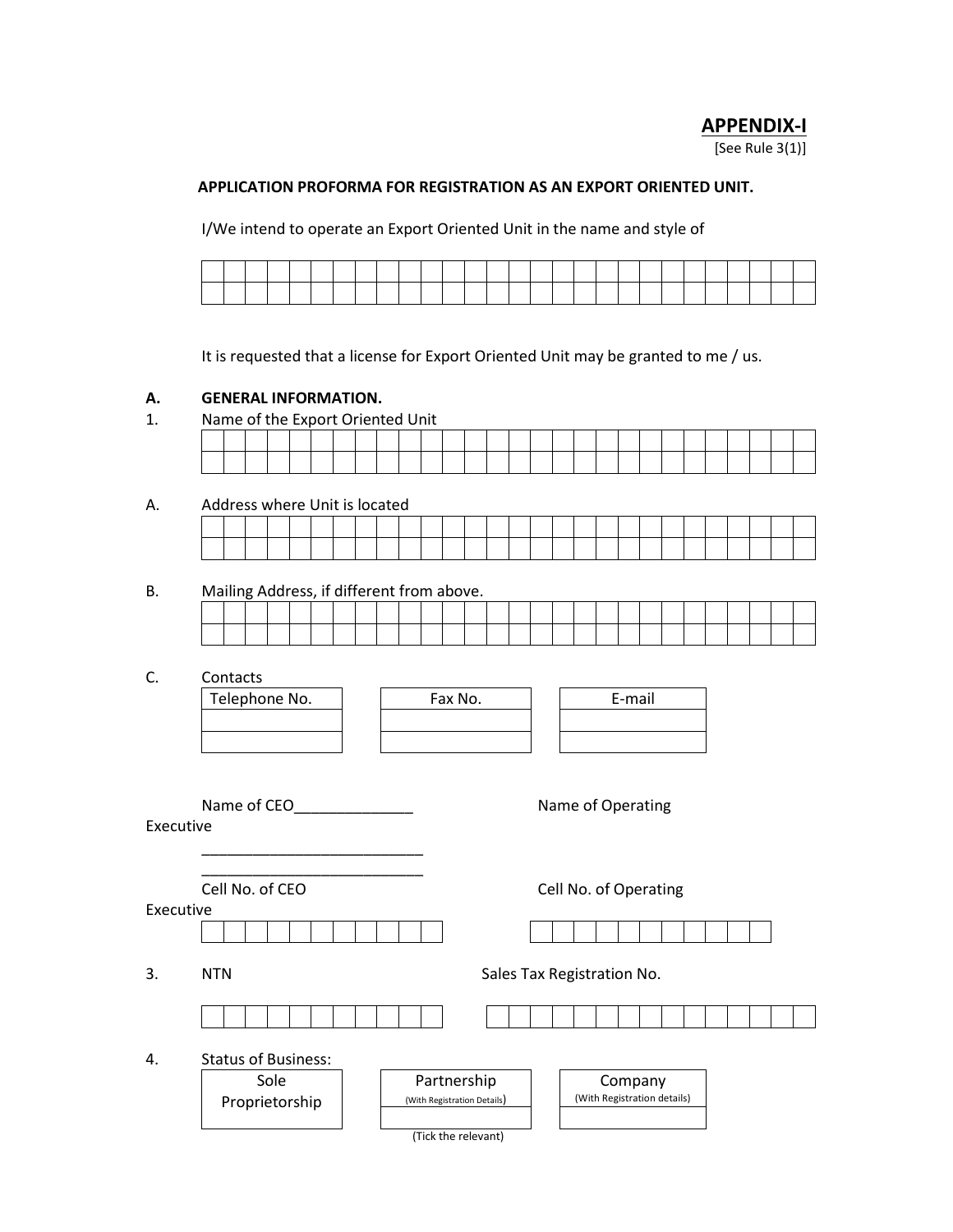# 5. Particulars of Directors Name

|        | <b>NTN</b>                                                              | <b>CNIC</b>                                                                 |
|--------|-------------------------------------------------------------------------|-----------------------------------------------------------------------------|
| Name   |                                                                         |                                                                             |
|        | <b>NTN</b>                                                              | <b>CNIC</b>                                                                 |
| Name   |                                                                         |                                                                             |
| Name   | <b>NTN</b>                                                              | <b>CNIC</b>                                                                 |
|        | <b>NTN</b>                                                              | <b>CNIC</b>                                                                 |
| 6.     | Please attach attested copies of NTN and CNICs<br>Data about operation: |                                                                             |
| (i)    |                                                                         | Nature, type and estimated annual value of the imported input goods:        |
| (ii)   |                                                                         | Nature, type and estimated annual value of locally procured input goods:    |
| (iii)  |                                                                         | Total storage area for imported and locally procured input goods:           |
| (iv)   | Nature, type and estimated annual value of output goods:                |                                                                             |
| (v)    | Details of the sister concern(s) of the applicant's firm, if any:       |                                                                             |
| (vi)   | licensed to the applicant:                                              | Details about bonded warehouse(s), including manufacturing bond(s), if any, |
| (vii)  |                                                                         | Details of the license(s) revoked, if any, or the penalties imposed on the  |
| (viii) | connection with the proposed Export Oriented Unit.                      | Banks (with branch address(es) with which the business will be carried in   |
|        |                                                                         |                                                                             |

\_\_\_\_\_\_\_\_\_\_\_\_\_\_\_\_\_\_\_\_\_\_\_\_\_\_\_\_\_\_\_\_\_\_\_\_\_\_\_\_\_\_\_\_\_\_\_\_\_\_\_\_\_\_\_\_\_\_\_\_\_\_\_\_\_\_\_\_\_\_\_\_\_\_\_\_\_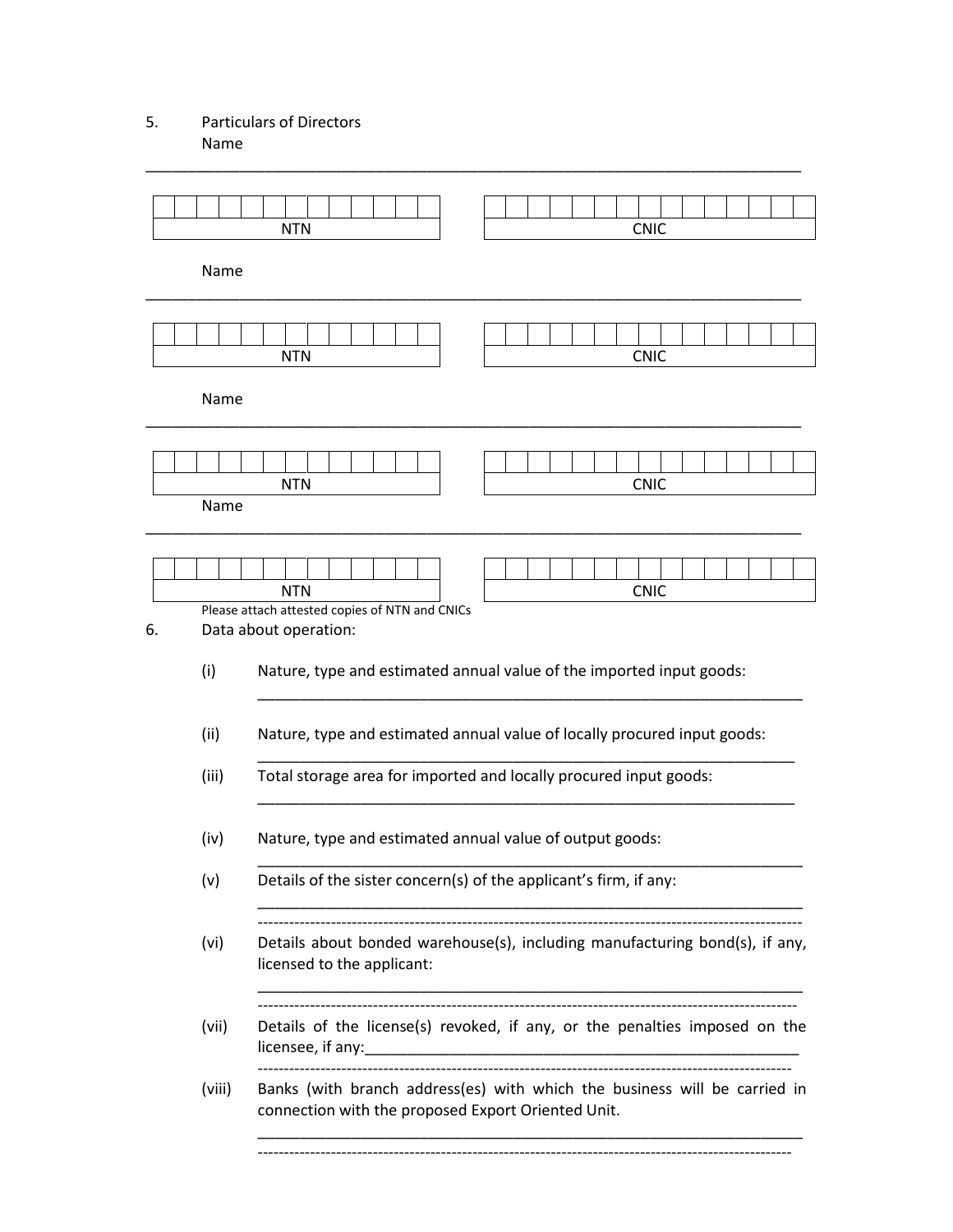7. Goods manufactured and exported (output goods) inlast two years:-

| Years | Goods<br>Description | Manufactured<br>(Rs) | Exported (Rs) | %age of goods<br>Vs.<br>exported<br>goods<br>manufactured |
|-------|----------------------|----------------------|---------------|-----------------------------------------------------------|
|       |                      |                      |               |                                                           |
|       |                      |                      |               |                                                           |

### B. **UNDERTAKING**

- 1. I/We hereby declare that the information furnished by me/us is true to the best of my/our knowledge and belief.
- 2. I/We would agree to abide by any and specific conditions as may be laid down from time to time.
- 3. I/We also agree to inform the Collector or any Officer authorized in this behalf, of any change in the information provided in this application.
- 4. I/We have enclosed all documents required.
- 5. I/We undertake to furnish any further information or document as may be required for consideration of this request.

Date:\_\_\_\_\_\_\_\_\_\_\_\_\_\_\_\_\_\_\_\_\_ Signature of the Applicant\_\_\_\_\_\_\_\_\_\_\_\_\_\_\_\_

(CEO / Authorized Partner/Proprietor/ Authorized Representative)

|                                        | For Office use only                                                          |
|----------------------------------------|------------------------------------------------------------------------------|
| visiting the premises.                 | Remarks of Assistant Collector/Deputy Collector after examining the case and |
| Date: ________________                 |                                                                              |
| <b>Remarks of Additional Collector</b> |                                                                              |
| Date: ________________                 |                                                                              |
| <b>Orders of the Collector</b>         |                                                                              |
| Date: <u>_____________________</u>     |                                                                              |
| Date of Issue                          |                                                                              |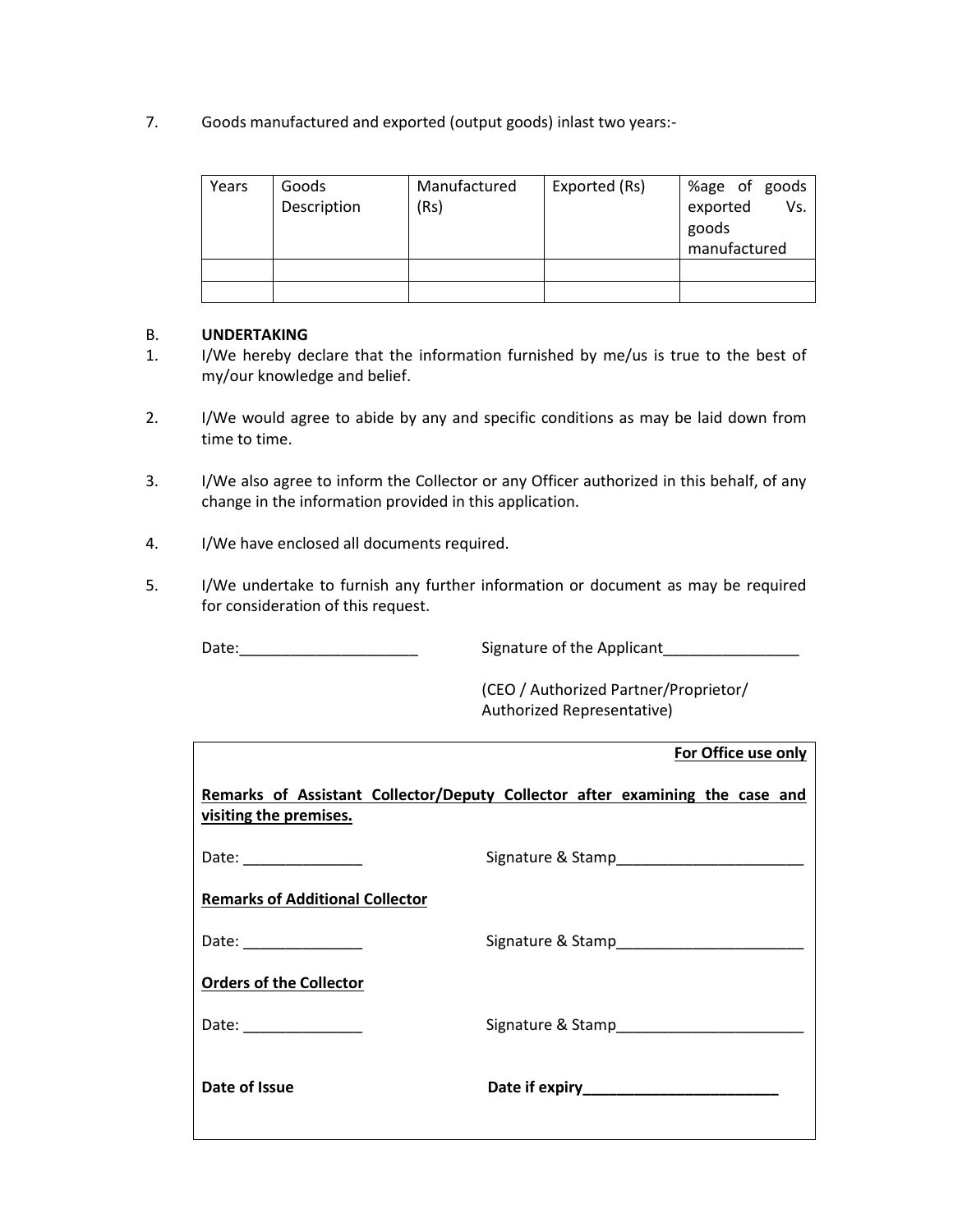**APPENDIX-II** [See Rule 3(1)(f)]

#### **GOVERNMENT OF PAKISTAN COLLECTORATE OF CUSTOMS**

**\_\_\_\_\_\_\_\_\_\_\_\_\_\_\_\_\_\_\_\_\_\_\_**

#### **BOND**

 $I/we$  M/s.

jointly and severally bound to the President of Pakistan in the sum equal to the Rs. (Rupees  $\qquad \qquad \text{only}$ ) to be paid to the President of Pakistan for which we jointly and severally bind ourselves and our legal representatives.

The conditions of this bound are that:-

If M/s.\_\_\_\_\_\_\_\_\_\_\_\_\_\_\_\_\_\_\_\_\_\_\_\_\_\_\_\_\_\_\_\_\_\_\_\_\_\_\_\_\_\_\_\_\_\_\_\_\_\_\_\_\_\_\_\_\_\_\_\_\_\_\_\_\_,

or their legal representatives shall observe all the provisions of the Acts, and the rules made thereunder in respect of such goods to be imported for use in the Export Oriented Unit under the provisions thereof.

And if the said  $M/s$ or their legal representatives shall pay to the appropriate officer of Customs at the Customs House, **Example 2** all dues, charges, surcharge or other lawful charges on the goods, which shall be demanded on the said goods or on account of penalties incurred in respect of them, within the prescribed period or within such further time as the Federal Board of Revenue or the Collector may allow in this behalf together with surcharges on every such sum at the discretion of the appropriate officer.

And that the amount demanded as a result of short recoveries discovered by the audit at a later stage will be deposited on receipt of notice thereof.

And if within the terms so fixed or allowed, the said goods or any portion thereof having being removed from the said Export Oriented Unit for the home consumption or reexportation by sea, land or air, the full amount of all duties and taxes, warehouse dues, rent or other lawful charges, penalties and surcharges demandable as aforesaid shall be first paid on the whole of the said goods. This obligation shall be void. Otherwise on breach or failure in the performance of any part of this condition the same shall be in full force.

Signature and Seal:

\_\_\_\_\_\_\_\_\_\_\_\_\_\_\_\_\_\_\_\_\_\_\_\_\_\_\_

| Name       |             |
|------------|-------------|
| <b>NTN</b> | <b>CNIC</b> |
| Witnesses. |             |
| 1.         | ົ           |
|            |             |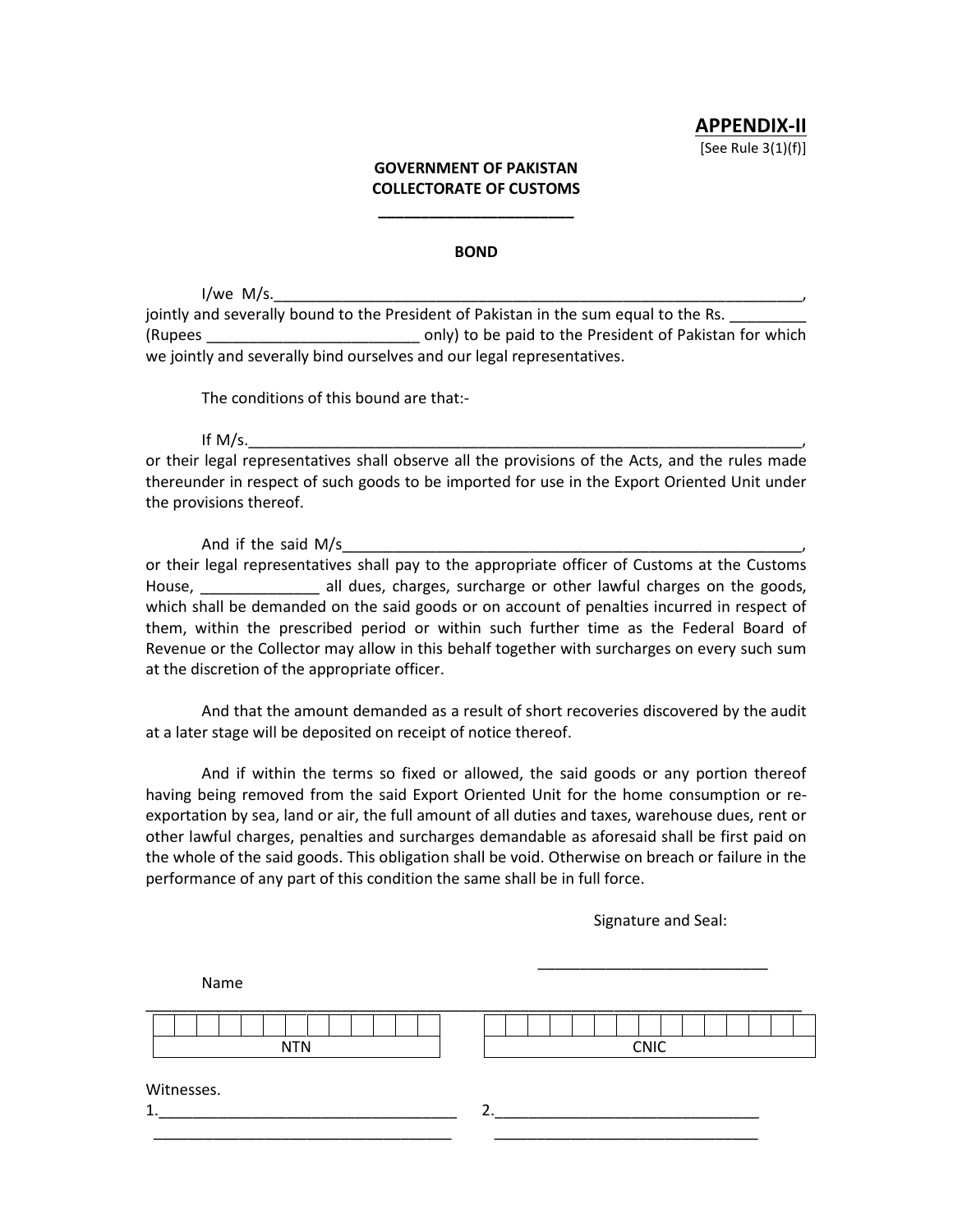**APPENDIX-III**

[See Rule 9(1)]

# **GOVERNMENT OF PAKISTAN COLLECTORATE OF CUSTOMS**

**\_\_\_\_\_\_\_\_\_\_\_\_\_\_\_\_\_\_\_\_\_\_\_**

#### **ANALYSIS CERTIFICATE**

|          |                 |  | Name of the Export Oriented Unit          |  |  |  |  |                                                                            |  |             |  |  |         |  |  |
|----------|-----------------|--|-------------------------------------------|--|--|--|--|----------------------------------------------------------------------------|--|-------------|--|--|---------|--|--|
|          |                 |  |                                           |  |  |  |  |                                                                            |  |             |  |  |         |  |  |
|          | License No.     |  |                                           |  |  |  |  |                                                                            |  |             |  |  |         |  |  |
|          |                 |  |                                           |  |  |  |  |                                                                            |  |             |  |  |         |  |  |
|          |                 |  |                                           |  |  |  |  |                                                                            |  |             |  |  |         |  |  |
| 2.       |                 |  | Address where Unit is located.            |  |  |  |  |                                                                            |  |             |  |  |         |  |  |
|          |                 |  |                                           |  |  |  |  |                                                                            |  |             |  |  |         |  |  |
|          |                 |  |                                           |  |  |  |  |                                                                            |  |             |  |  |         |  |  |
|          |                 |  |                                           |  |  |  |  |                                                                            |  |             |  |  |         |  |  |
|          |                 |  | Mailing address, if different from above. |  |  |  |  |                                                                            |  |             |  |  |         |  |  |
|          |                 |  |                                           |  |  |  |  |                                                                            |  |             |  |  |         |  |  |
|          |                 |  |                                           |  |  |  |  |                                                                            |  |             |  |  |         |  |  |
|          |                 |  |                                           |  |  |  |  |                                                                            |  |             |  |  |         |  |  |
| 3.       | <b>NTN</b>      |  |                                           |  |  |  |  | Sales Tax Registration No.                                                 |  |             |  |  |         |  |  |
|          |                 |  |                                           |  |  |  |  |                                                                            |  |             |  |  |         |  |  |
|          |                 |  |                                           |  |  |  |  | Detailed specifications of the output goods to be manufactured:            |  |             |  |  |         |  |  |
|          |                 |  |                                           |  |  |  |  |                                                                            |  |             |  |  |         |  |  |
|          |                 |  |                                           |  |  |  |  | Details of the input goods to be used for the manufacture of output goods: |  |             |  |  |         |  |  |
|          | S.No.           |  | <b>Input Goods</b>                        |  |  |  |  |                                                                            |  | Per Unit    |  |  | Wastage |  |  |
|          |                 |  |                                           |  |  |  |  |                                                                            |  | Requirement |  |  |         |  |  |
|          | (i)<br>(i)      |  |                                           |  |  |  |  |                                                                            |  |             |  |  |         |  |  |
|          | (iii)           |  |                                           |  |  |  |  |                                                                            |  |             |  |  |         |  |  |
|          | (iv)            |  |                                           |  |  |  |  |                                                                            |  |             |  |  |         |  |  |
|          | (v)             |  |                                           |  |  |  |  |                                                                            |  |             |  |  |         |  |  |
|          | (vi)            |  |                                           |  |  |  |  |                                                                            |  |             |  |  |         |  |  |
|          | (vii)           |  |                                           |  |  |  |  |                                                                            |  |             |  |  |         |  |  |
|          | (vii)<br>(viii) |  |                                           |  |  |  |  |                                                                            |  |             |  |  |         |  |  |
|          | (ix)            |  |                                           |  |  |  |  |                                                                            |  |             |  |  |         |  |  |
| 4.<br>5. | (x)             |  |                                           |  |  |  |  |                                                                            |  |             |  |  |         |  |  |

8. Average per unit value of output goods\_\_\_\_\_\_\_\_\_\_\_\_\_\_\_\_\_\_\_\_\_\_\_\_\_\_\_\_\_\_\_\_\_\_\_\_\_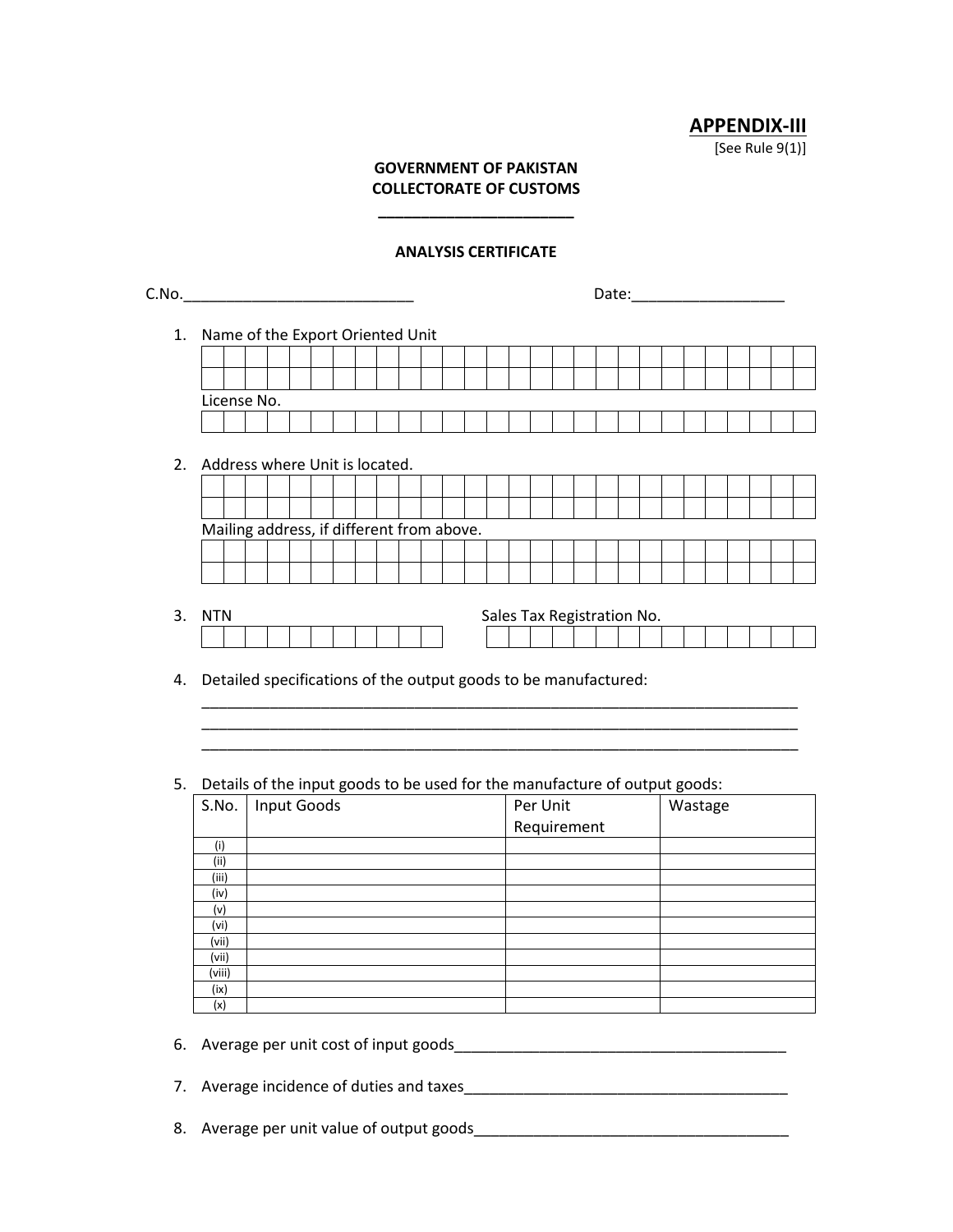9. Any special instructions\_\_\_\_\_\_\_\_\_\_\_\_\_\_\_\_\_\_\_\_\_\_\_\_\_\_\_\_\_\_\_\_\_\_\_\_\_\_\_\_\_\_\_\_\_\_\_\_\_\_

Prepared by Name & Designation Signature and seal Signature and Seal

Countersign by Countersign by Signature and seal Name & Designation Signature and Seal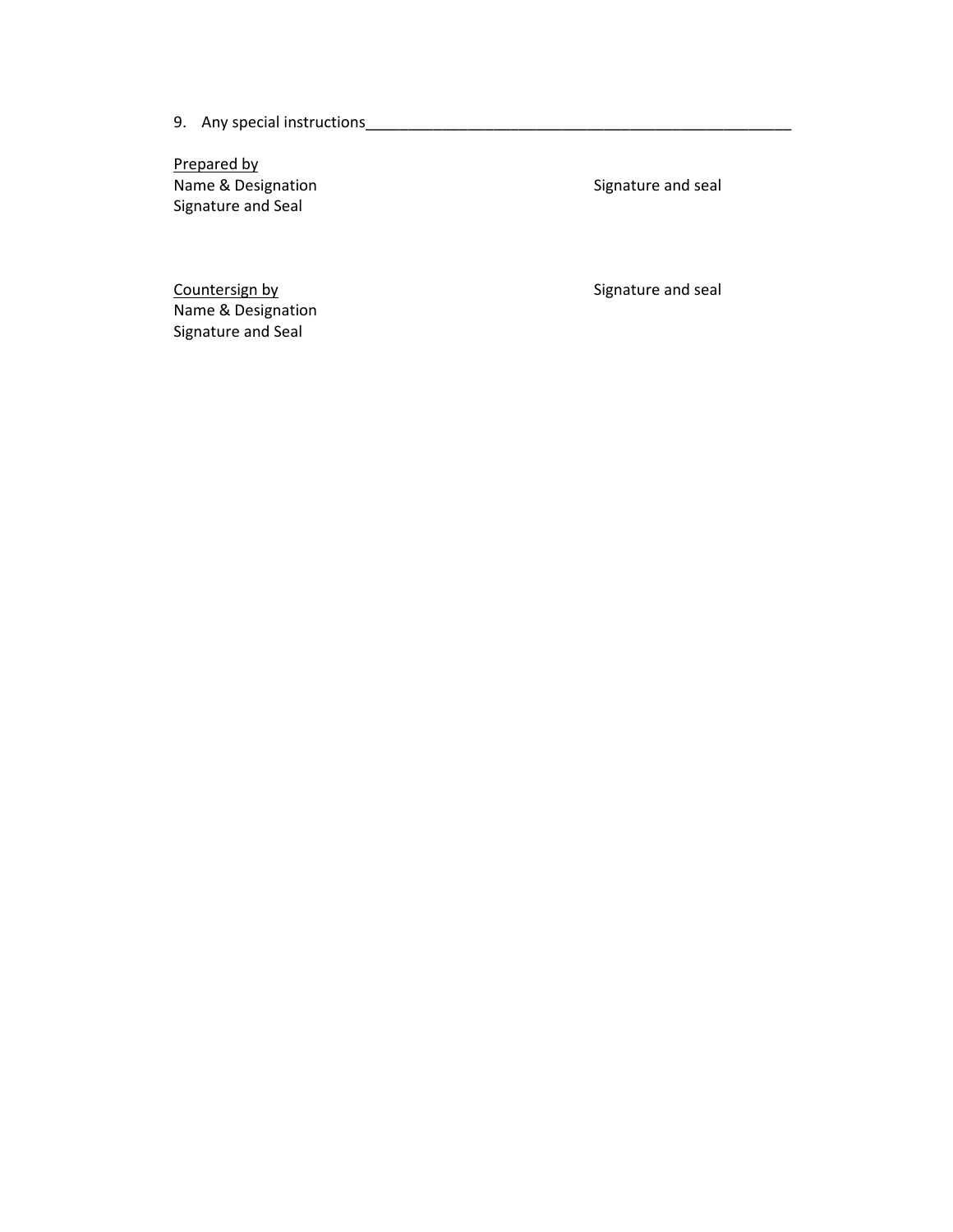#### **GOVERNMENT OF PAKISTAN COLLECTORATE OF CUSTOMS**

**\_\_\_\_\_\_\_\_\_\_\_\_\_\_\_\_\_\_\_\_\_\_\_**

#### **INDEMNITY BOND (ON APPROPRIATE STAMPED NON-JUDICIAL PAPER)**

| This deed of indemnity is made on the                                                        | day of       |
|----------------------------------------------------------------------------------------------|--------------|
| between M/s<br>20                                                                            | who          |
| have registered office at                                                                    | (hereinafter |
| called the licensee which means and includes their successors, administrators, executors and |              |
| assignees) of the one part and President of Pakistan through the Collector of Customs)       |              |
| (hereinafter called "the Collector") of the other part:                                      |              |

WHEREAS, the Collector has allowed us to remove goods under this BOND, we shall pay on demand all duties, taxes, drawbacks, repayments, rebates and refunds, not levied or paid under the rules, on the procurement of input goods which are not accounted to the satisfaction of the Collector and to pay any penalties imposed by the Collector/adjudicating officer for violation of these rules or the Acts;

NOW, THESE PRESENT WITNE4SS that in pursuance of this BOND the licensee M/s.\_\_\_\_\_\_\_\_\_\_\_\_\_\_\_ hereby agree to indemnify the said Collector for loss of revenue to the extent of Rs. \_\_\_\_\_\_\_\_\_ (Rupees\_\_\_\_\_\_\_\_\_\_\_\_\_\_\_\_\_\_) and also against costs and expenses which may be incurred by the Collector in recovery of the above amount of revenue.

It is further, agreed that the above amount may be recovered as arrears under relevant sections of the Acts and the rules made thereunder if the licensee fails to abide by any condition laid down in rules.

IN WITNESS WHEREOF the parties hereto have put their respective hands and seals on the day above written.

 $(1)$  M/s. (Address)

(2) \_\_\_\_\_\_\_\_\_\_\_\_\_\_\_\_\_\_\_\_\_\_\_\_\_\_\_\_\_\_\_\_\_\_\_\_\_\_\_\_\_\_\_\_\_\_ (Name and permanent address) For and on behalf of the President

Witness No.1 Witness No.2

| Signature    | Signature    |
|--------------|--------------|
| Name         | <b>Name</b>  |
| Designation  | Designation  |
| Full address | Full address |
| CNIC No.     | CNIC No.     |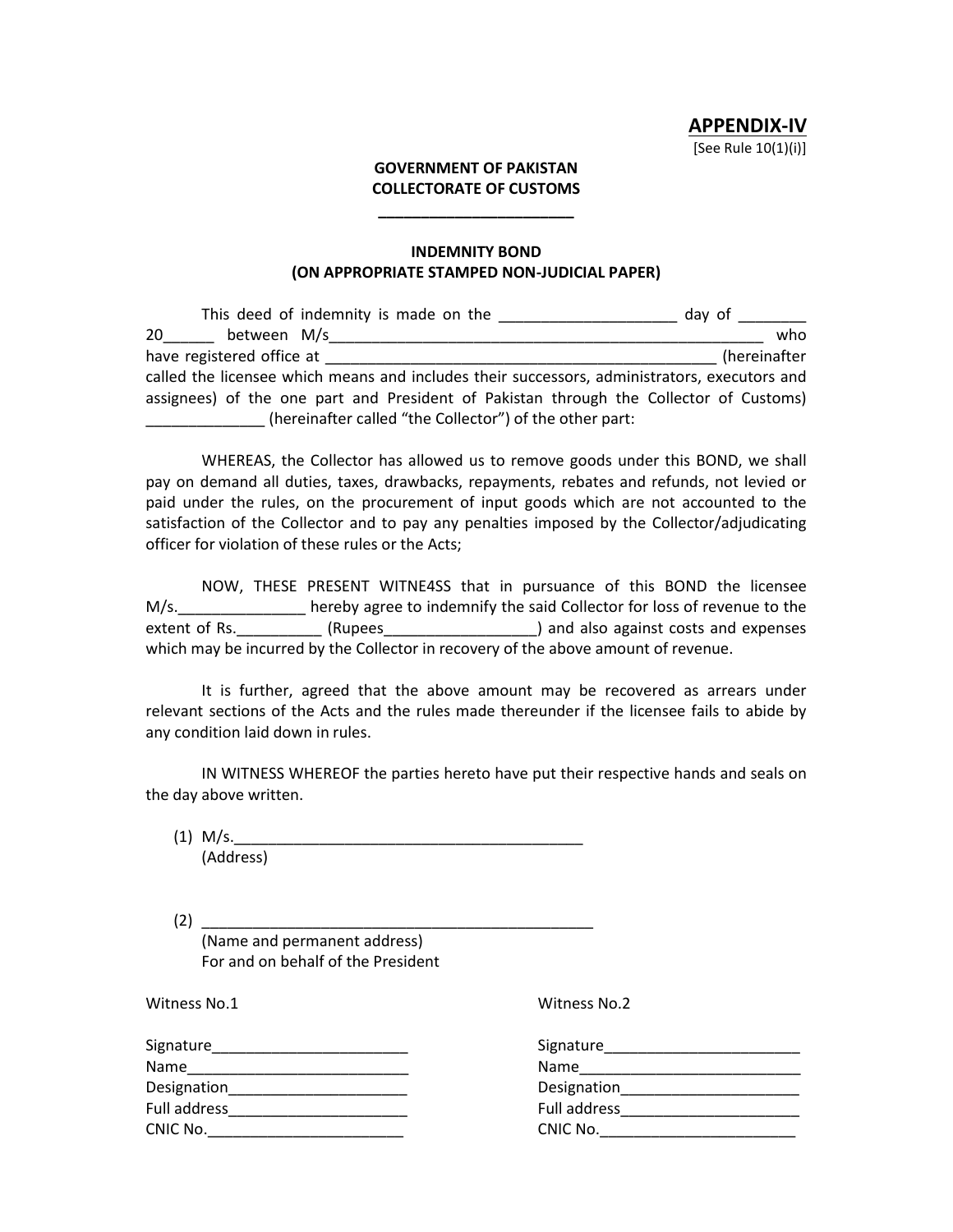- Note 1.- The witnesses shall be government servants in BPS-16 or above, or Oath Commissioner, Notary Public or an Officer of a Scheduled Bank.
- Note 2.- This bond shall be based upon proper collateral security in the shape of NIT units, National Saving Certificates, Defense Saving Certificates and such other securities which banks generally accept for extending credit.

**APPENDIX-V**

[See Rule 10(2)]

# **GOVERNMENT OF PAKISTAN COLLECTORATE OF CUSTOMS**

**\_\_\_\_\_\_\_\_\_\_\_\_\_\_\_\_\_\_\_\_\_\_\_**

# **ITEMWISE RECORD/RETURN OF INPUT GOODS PROCURED, MANUFACTURED GOODS AND OUTPUT GOODS EXPORTED DURING THE MONTH OF \_\_\_\_\_\_\_\_\_\_, 20\_\_\_\_\_\_**

|            |                                          |  | Name of the Export Oriented Unit |  |  |         |                            |  |  |        |  |  |  |  |
|------------|------------------------------------------|--|----------------------------------|--|--|---------|----------------------------|--|--|--------|--|--|--|--|
|            |                                          |  |                                  |  |  |         |                            |  |  |        |  |  |  |  |
|            |                                          |  |                                  |  |  |         |                            |  |  |        |  |  |  |  |
|            | License No.                              |  |                                  |  |  |         |                            |  |  |        |  |  |  |  |
|            |                                          |  |                                  |  |  |         |                            |  |  |        |  |  |  |  |
|            | Address where the Unit is located.       |  |                                  |  |  |         |                            |  |  |        |  |  |  |  |
|            |                                          |  |                                  |  |  |         |                            |  |  |        |  |  |  |  |
|            |                                          |  |                                  |  |  |         |                            |  |  |        |  |  |  |  |
|            | Mailing Address if different from above. |  |                                  |  |  |         |                            |  |  |        |  |  |  |  |
|            |                                          |  |                                  |  |  |         |                            |  |  |        |  |  |  |  |
|            |                                          |  |                                  |  |  |         |                            |  |  |        |  |  |  |  |
| <b>NTN</b> |                                          |  |                                  |  |  |         | Sales Tax Registration No. |  |  |        |  |  |  |  |
|            |                                          |  |                                  |  |  |         |                            |  |  |        |  |  |  |  |
|            | Contacts                                 |  |                                  |  |  |         |                            |  |  |        |  |  |  |  |
|            | Telephone No.                            |  |                                  |  |  | Fax No. |                            |  |  | E-mail |  |  |  |  |
|            |                                          |  |                                  |  |  |         |                            |  |  |        |  |  |  |  |
|            |                                          |  |                                  |  |  |         |                            |  |  |        |  |  |  |  |
|            |                                          |  |                                  |  |  |         |                            |  |  |        |  |  |  |  |

|                | $\left( 2\right)$ | (3)            | $\left( 4\right)$ | (5)                        | (6)        |               |
|----------------|-------------------|----------------|-------------------|----------------------------|------------|---------------|
| Opening        | G.D No./Sales     | 0f<br>Quantity | Value of each     | Rate<br>οf                 | Total      | Country<br>оf |
| Balance on 1st | invoice<br>tax    | each<br>item   | item.             | duty/ <sup>7</sup> [taxes] | duty/taxes | origin/Sales  |
| day of month.  | No. & Date        | received.      |                   | on each item.              | involved.  | Tax           |
|                |                   |                |                   |                            |            | Registration  |
|                |                   |                |                   |                            |            | of the<br>No. |
|                |                   |                |                   |                            |            | supplier.     |

| (8)            | (9)            | 10)         | (11)      | (12)       | (13)       | (14)       | (15)              |
|----------------|----------------|-------------|-----------|------------|------------|------------|-------------------|
| &<br>Quantity  | &<br>Quantity  | Quantity &  | G.D<br>οt | Quantity   | Quantity   | Quantity   | Closing           |
| value<br>input | value of goods | value<br>οf | Export    | & value of | & value of | & value of | balance<br>of     |
| goods          | manufactured.  | output      | &<br>No.  | factory    | wastage    | goods      | input,            |
| removed for    |                | goods       | Date.     | rejects.   |            | returned   | manufactured      |
| manufacture    |                | exported.   |           |            |            | bv         | &<br>output       |
| οf<br>output   |                |             |           |            |            | vendor.    | goods on the      |
| goods.         |                |             |           |            |            |            | day<br>last<br>0f |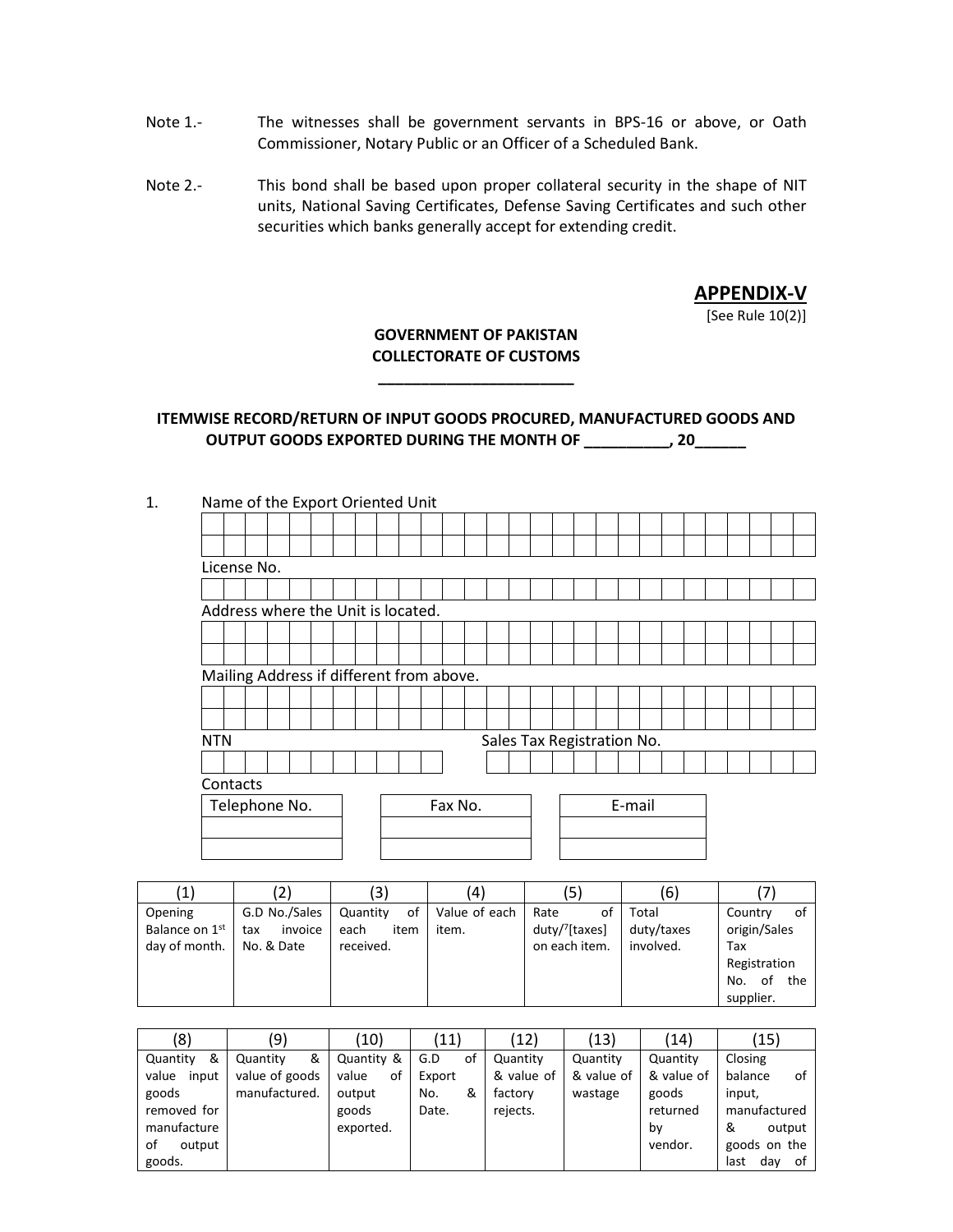Signature:\_\_\_\_\_\_\_\_\_\_\_\_\_\_\_\_\_\_\_\_\_\_\_\_\_\_\_

Name and Designation\_\_\_\_\_\_\_\_\_\_\_\_\_\_\_\_\_\_

CNIC No.\_\_\_\_\_\_\_\_\_\_\_\_\_\_\_\_\_\_\_\_\_\_\_\_\_\_\_\_\_

|                                                                                                                   |  |                            |  |                    | For official use only |  |
|-------------------------------------------------------------------------------------------------------------------|--|----------------------------|--|--------------------|-----------------------|--|
| Comments/report by the Customs Officer(s) after visit to the EOU, verification and<br>reconciliation of the data. |  |                            |  |                    |                       |  |
|                                                                                                                   |  | Signature <b>Signature</b> |  |                    |                       |  |
| Date                                                                                                              |  |                            |  | Name & Designation |                       |  |
|                                                                                                                   |  | Employee No.               |  |                    |                       |  |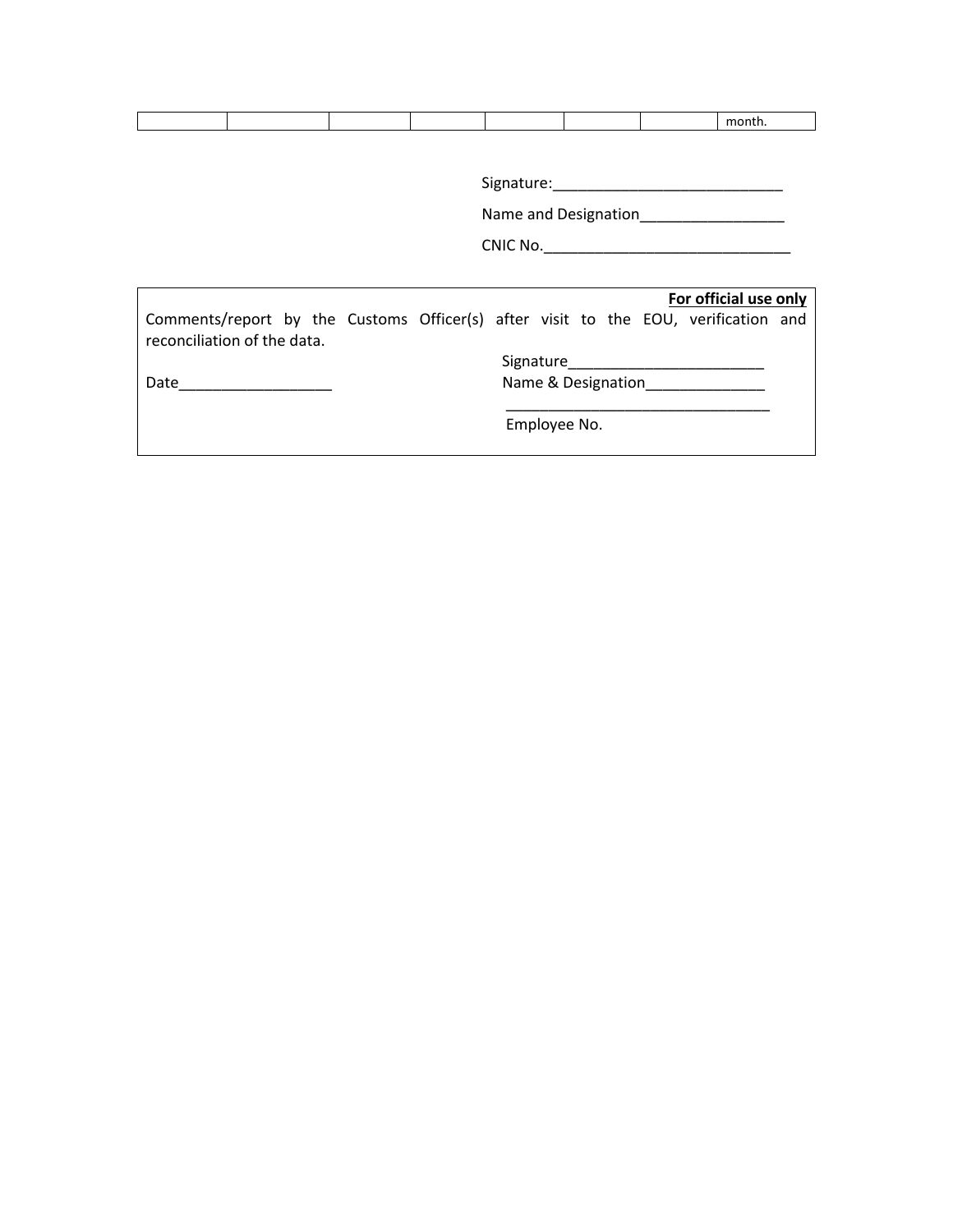# **APPENDIX-VI**

[See Rule 10(5)]

## **GOVERNMENT OF PAKISTAN COLLECTORATE OF CUSTOMS**

**\_\_\_\_\_\_\_\_\_\_\_\_\_\_\_\_\_\_\_\_\_\_\_**

# **APPLICATION FOR TRANSFER OF GOODS FROM AN EXPORT ORIENTED UNIT TO A VENDOR.**

The Collector, Collectorate of Customs, Customs House\_\_\_\_\_\_\_\_\_\_\_\_\_\_\_\_.

I/We M/s \_\_\_\_\_\_\_\_\_\_\_\_\_\_\_\_\_\_\_\_\_\_\_\_\_\_\_\_\_\_\_\_\_\_\_\_\_\_\_\_\_\_\_\_\_\_\_\_\_\_\_\_\_\_\_\_\_\_\_\_\_\_

intend to transfer the following goods from **with an alleger of the set of the set of the set of the set of the set of the set of the set of the set of the set of the set of the set of the set of the set of the set of the** \_\_\_\_\_\_\_\_\_\_\_\_\_\_\_\_\_\_\_\_\_\_\_\_\_\_\_\_\_\_\_\_\_\_\_\_\_\_\_\_\_\_\_\_\_\_\_\_\_\_\_\_\_\_(Name, address & license

No. of the EOU) to \_\_\_\_\_\_\_\_\_\_\_\_\_\_\_\_\_\_\_\_\_\_\_\_\_\_\_\_\_\_\_\_\_\_\_\_\_\_\_\_\_\_\_\_\_\_\_\_\_\_\_\_\_\_\_\_\_\_\_\_\_\_

\_\_\_\_\_\_\_\_\_\_\_\_\_\_\_\_\_\_\_\_\_\_\_\_\_\_\_\_\_\_\_\_\_\_\_\_\_\_\_(Name, address & Sales Tax Registration No. of

the vendor) for the purpose of \_\_\_\_\_\_\_\_\_\_\_\_\_\_\_\_\_\_\_\_\_\_\_\_\_\_\_\_\_\_\_\_\_\_\_\_\_\_\_\_\_\_\_\_\_\_\_\_\_\_

| Description | G.D./Sales     | Quantity. | Value in Rs. | Total<br>value | Duty & taxes  | Total duty & |
|-------------|----------------|-----------|--------------|----------------|---------------|--------------|
|             | invoice<br>Tax |           |              | (per unit)     | (item<br>rate | taxes        |
|             | No. & date     |           |              |                | wisel         | involved.    |
| (1)         | (2)            | (3        | (4)          | (5)            | (6)           |              |

| Indemnity  | further<br>οf<br>Nature  | which<br>Date<br>on.  | which I<br>Date<br>on                    | Extent<br>value<br>of |
|------------|--------------------------|-----------------------|------------------------------------------|-----------------------|
| bond No. & | Processing, if required. | Transfer is required. | Transferred goods will addition, if any. |                       |
| date.      |                          |                       | retrieved<br>be                          |                       |
|            |                          |                       | exported                                 |                       |
| (8)        | (9)                      | (10)                  | $\left(11\right)$                        | '12)                  |

| Signatures with date            | Signature with date             |
|---------------------------------|---------------------------------|
| Name & Designation of consigner | Name & Designation of consignee |

\_\_\_\_\_\_\_\_\_\_\_\_\_\_\_\_\_\_\_\_\_\_\_\_\_\_\_\_\_\_\_\_\_\_\_\_\_\_ \_\_\_\_\_\_\_\_\_\_\_\_\_\_\_\_\_\_\_\_\_\_\_\_\_\_\_\_\_\_\_\_\_\_\_\_\_

#### **UNDERTAKING:**

- 1. I/We hereby declare that the information furnished by me/us is true to the best of my/our knowledge and belief.
- 2. I/We would produce further documentary evidence in support thereof if and when called for.
- 3. I/We also agree to bide by any such specific conditions as may be laid down from time to time.
- 4. I/We also agree to inform the Collector or any officer authorized in this behalf of any change in the information provided in the application.